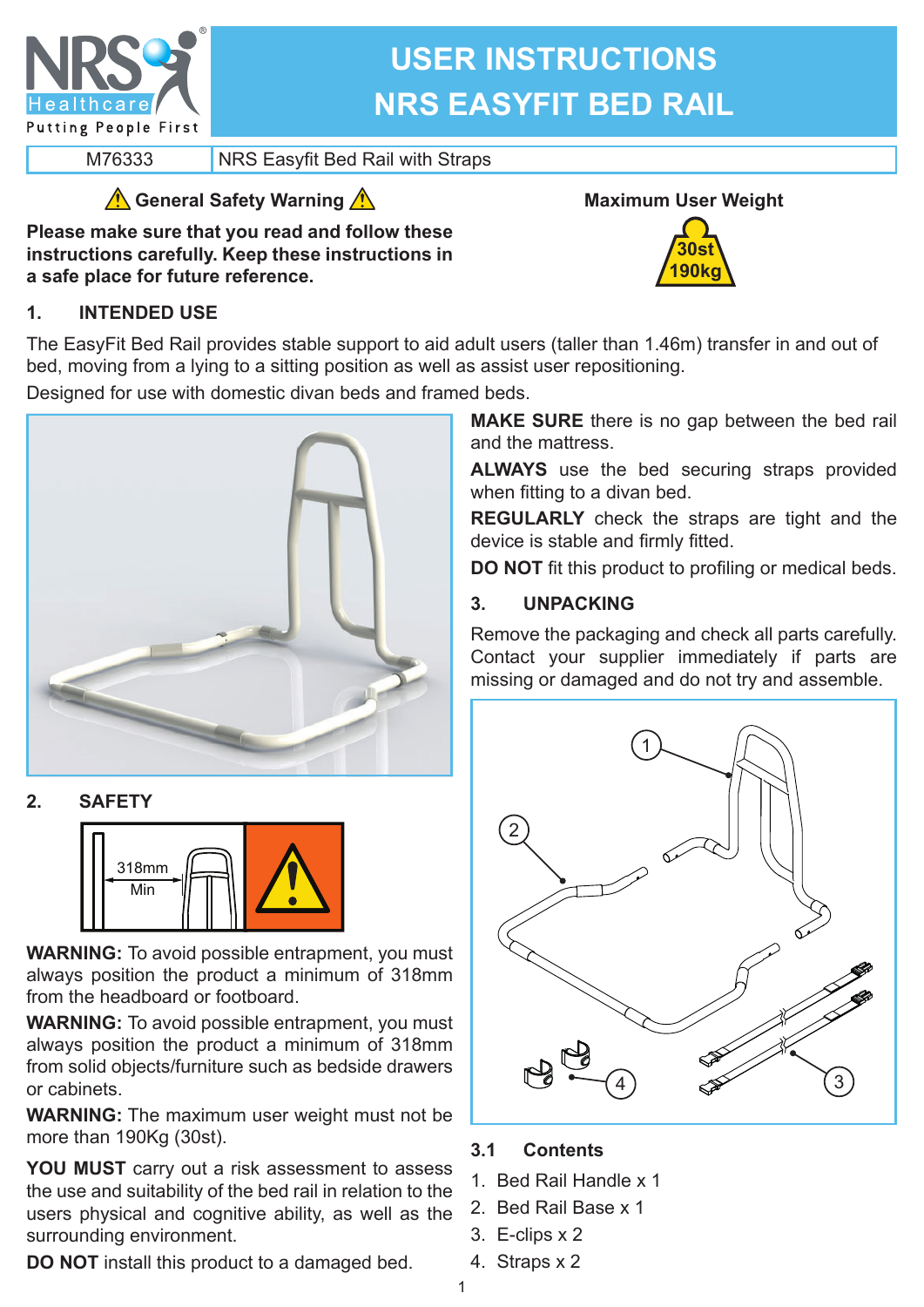#### **4. ASSEMBLY**

#### **4.1 Assemble the Bed Rail**



Slot the hand rail assembly onto the base assembly and secure with the two e-clips.

#### **5. INSTALLATION**

#### **5.1 Fitting to a Divan Bed**

**WARNING:** We strongly recommend that you use the straps provided. An unsecured bed rail could move causing risk of entrapment.

#### **5.1.1 Position the Bed Rail**



- 1. Remove the mattress and place the bed rail onto the base of the bed.
- 2. Position the bed rail so the user can reach the handle from a relaxed lying position without having to stretch.

**WARNING:** To avoid possible entrapment, you must always position the product a minimum of 318mm from the headboard or footboard.

**WARNING:** To avoid possible entrapment, you must always position the product a minimum of 318mm from solid objects/furniture such as bedside drawers or cabinets.

#### **5.1.2 Fitting the Straps**



With the first strap, tie a secure knot on the hand rail assembly in the position shown, then repeat for the opposite site with the second strap.

**Note:** The strap buckle should hang down the side of the bed between 50 to 75mm.

#### **5.1.3 Securing the Straps**



1. Loop the first strap around the bed rail base in the position shown.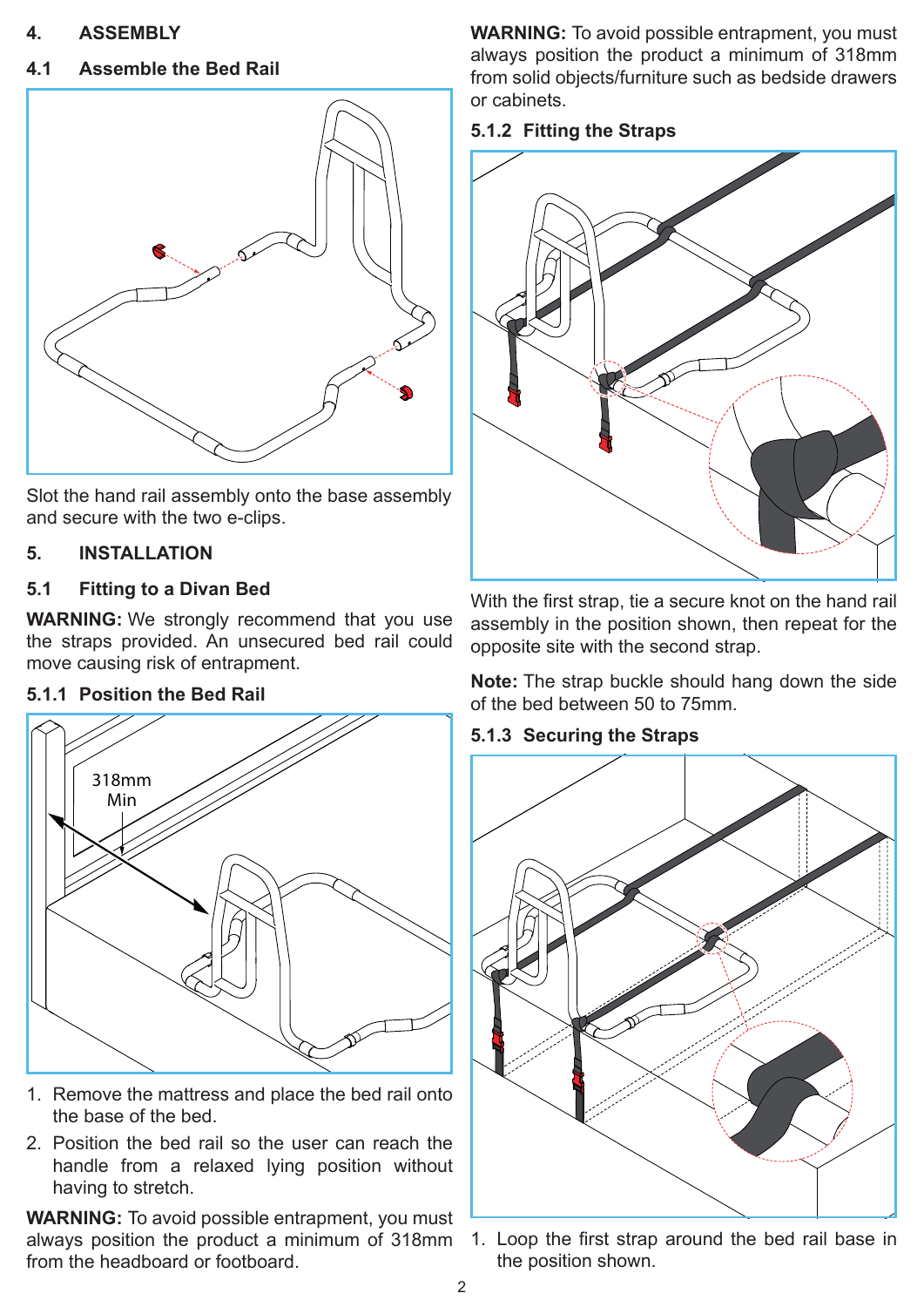2. Feed the strap over the top of the bed and back underneath the base.

**Note:** To fit the strap under the divan base, take the strap to the end of the divan base, lift up the end of the divan base and feed the strap underneath the legs / castors.

- 3. Clip the two strap buckles together.
- 4. Pull down on the loose end of the strap to tighten.
- 5. Make sure the bed rail base is tight against the divan base.

**Note:** To avoid tripping hazards, make sure you tuck away any loose strap ends.

- 6. Repeat for the second strap on the opposite side of the bed rail.
- 7. The bed rail should now be fully secured to the divan base.

#### **5.2 Fitting to a Framed Bed with Fixed Slats**

**WARNING:** We strongly recommend that you use the straps provided. An unsecured bed rail could move causing risk of entrapment.

#### **5.2.1 Position the Bed Rail**



- 1. Remove the mattress and place the bed rail onto the base of the bed.
- 2. Position the bed rail so the user can reach the handle from a relaxed lying position without having to stretch.

**WARNING:** To avoid possible entrapment, you must always position the product a minimum of 318mm from the headboard or footboard.

**WARNING:** To avoid possible entrapment, you must always position the product a minimum of 318mm from solid objects/furniture such as bedside drawers or cabinets.

#### **5.2.2 Fitting the Straps**

**Note:** Do not use the straps on a bed with non-fixed slats (refer to Section 5.3).



- 1. Thread one end of the strap from under the bed up around the bed slat, then thread around the bed rail base as shown.
- 2. Repeat the step using the other end of the strap on the opposite side of the bed rail base.

#### **5.2.3 Securing the Straps**



**Underside of the Bed**